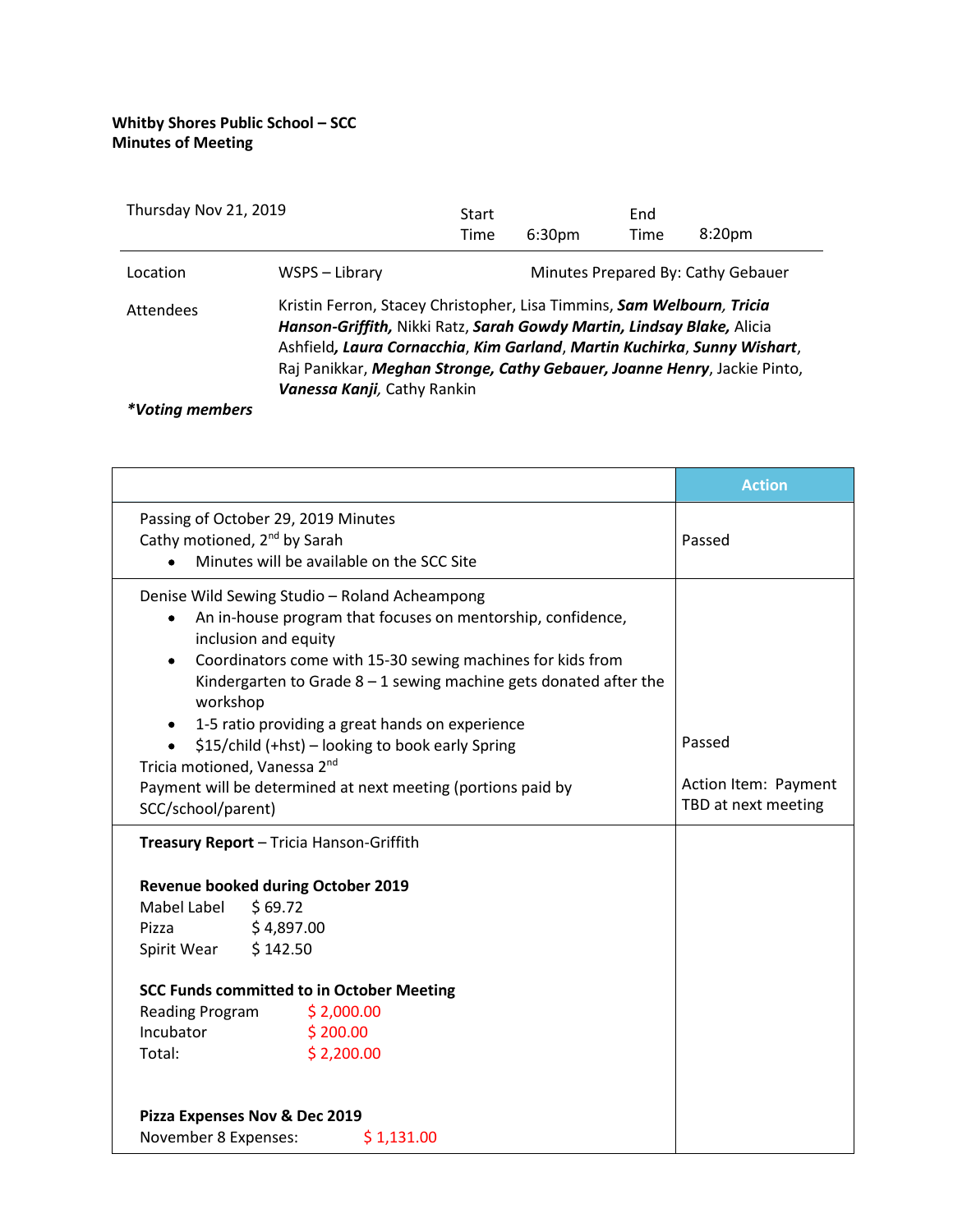| November 22 Expenses                                                                                                                                   | \$1,182.00                                                                   |                                                                          |  |  |  |
|--------------------------------------------------------------------------------------------------------------------------------------------------------|------------------------------------------------------------------------------|--------------------------------------------------------------------------|--|--|--|
| December 6 Expenses                                                                                                                                    | \$1,117.00                                                                   |                                                                          |  |  |  |
| Total:                                                                                                                                                 | \$3,430.00                                                                   |                                                                          |  |  |  |
| <b>Forecasted Balance</b>                                                                                                                              | \$5,912.50                                                                   |                                                                          |  |  |  |
| <b>Mandatory Balance</b>                                                                                                                               | \$1,500.00                                                                   |                                                                          |  |  |  |
| TOTAL available funds to spend at the November 21, 2019 meeting<br>\$4,412.50                                                                          |                                                                              |                                                                          |  |  |  |
| Administration Report - Kristin Ferron / Stacey Christopher                                                                                            |                                                                              |                                                                          |  |  |  |
| Winter Arts Drop In - Dec 19                                                                                                                           |                                                                              |                                                                          |  |  |  |
| An afternoon of fun for students and parents before the Christmas break.<br>There will be Primary crafts hosted in the gym with music and treats, with |                                                                              |                                                                          |  |  |  |
| Kinder sing songs in their classrooms.                                                                                                                 |                                                                              |                                                                          |  |  |  |
| <b>Parent Reading Volunteers</b>                                                                                                                       |                                                                              |                                                                          |  |  |  |
|                                                                                                                                                        | Going very well - Gift certificates being offered by The Book Lady - Vanessa |                                                                          |  |  |  |
| and Kristin to discuss this opportunity offline.<br>Parent training and schedule will be made.                                                         |                                                                              |                                                                          |  |  |  |
| Work-to-Rule                                                                                                                                           |                                                                              |                                                                          |  |  |  |
| Entering Phase 1 of WTR which starts on Tuesday Nov 26. Direction from                                                                                 |                                                                              |                                                                          |  |  |  |
| the Board has not been communicated at this time - updates should be<br>forthcoming. We will continue with extra-curriculars, however there will be    |                                                                              |                                                                          |  |  |  |
| no professional learning after-school                                                                                                                  |                                                                              |                                                                          |  |  |  |
| Update on Board Rules re: School Trips (Action Item Oct 29 meeting) -                                                                                  |                                                                              |                                                                          |  |  |  |
| <b>Stacey Christopher:</b>                                                                                                                             |                                                                              |                                                                          |  |  |  |
|                                                                                                                                                        |                                                                              | Although the Policy has not been formalized, there is an agreement with  |  |  |  |
| the DDSB that that states the ratio for school trips must be:                                                                                          |                                                                              |                                                                          |  |  |  |
| 1:4 for Kindergarten<br>1:10 for Juniors                                                                                                               |                                                                              |                                                                          |  |  |  |
| 1:12 for Intermediates                                                                                                                                 |                                                                              |                                                                          |  |  |  |
|                                                                                                                                                        |                                                                              | When the policy becomes finalized, Admin will advise. Some daytime trips |  |  |  |
| are going forward, however, the Grade 8 trip, and others, are being                                                                                    |                                                                              |                                                                          |  |  |  |
| reviewed and approval is still pending.                                                                                                                |                                                                              |                                                                          |  |  |  |
| <b>What Can Parents Do?</b>                                                                                                                            |                                                                              |                                                                          |  |  |  |
| Please direct any emails you have voicing your concerns to Sam Welbourn                                                                                |                                                                              |                                                                          |  |  |  |
| who will gather send them on to the Board.<br>For those who wish - Alicia will draft something for parents to sign                                     |                                                                              |                                                                          |  |  |  |
|                                                                                                                                                        |                                                                              |                                                                          |  |  |  |
| New Clubs - Kristin                                                                                                                                    |                                                                              |                                                                          |  |  |  |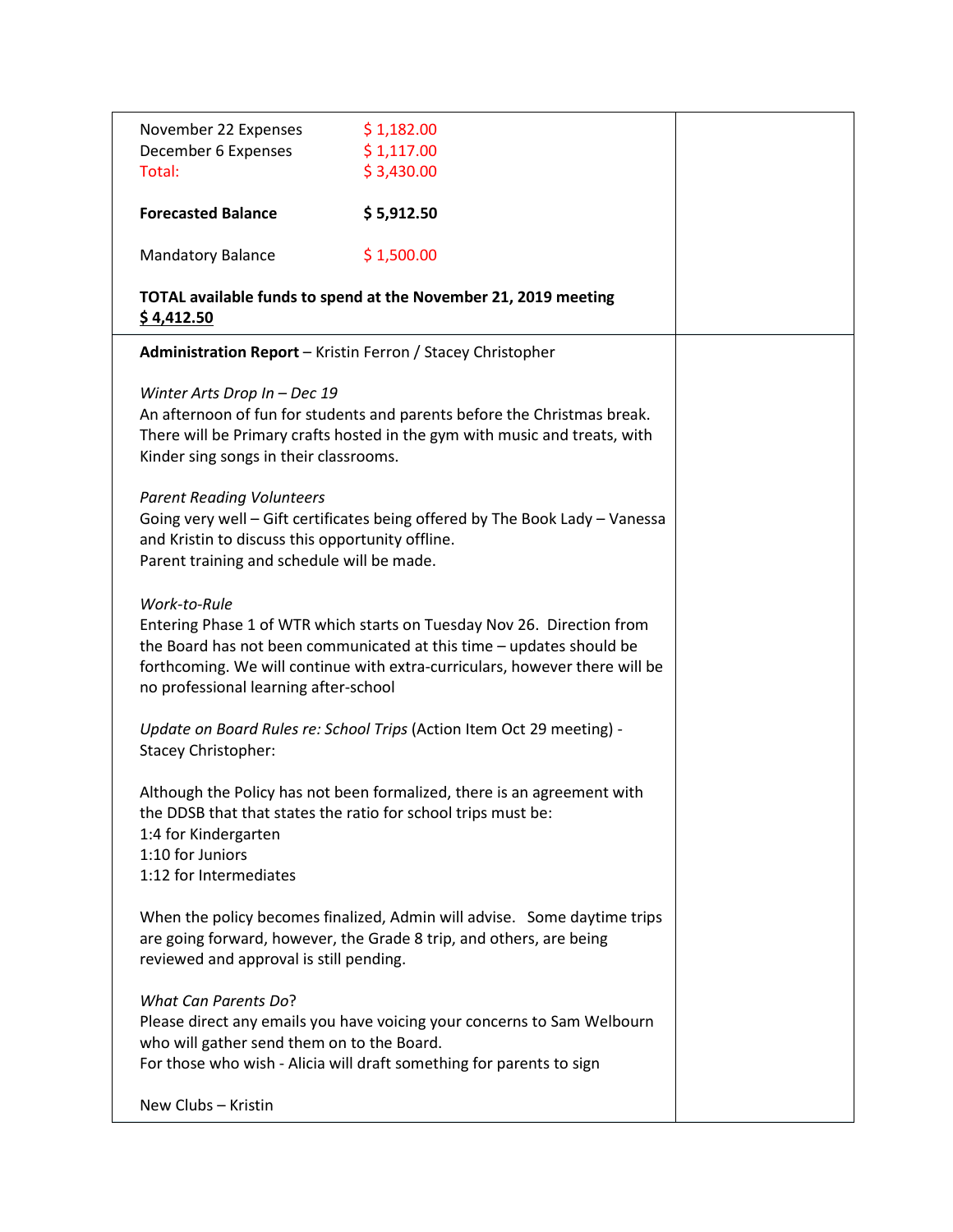| Students are showing lots of interest and enthusiasm in the Arts Club being<br>led by Ms. Ryan; Pokémon Club and History Club. The Jr. Hockey Academy<br>hosted 70 students!                                                                                                                                                                                                                                                                                                                                                                                                                       |                                                                                                                                                                            |
|----------------------------------------------------------------------------------------------------------------------------------------------------------------------------------------------------------------------------------------------------------------------------------------------------------------------------------------------------------------------------------------------------------------------------------------------------------------------------------------------------------------------------------------------------------------------------------------------------|----------------------------------------------------------------------------------------------------------------------------------------------------------------------------|
| <b>Teacher Report - Cathy Rankin</b><br>Literacy Program<br>This literacy proposal was passed in our last meeting. The cart and<br>resources have been ordered and are on their way. This will provide 80<br>new books for the primary division and 1 new cart to be used for the 2 <sup>nd</sup><br>floor classrooms and the existing cart to be used for the main floor<br>classrooms.                                                                                                                                                                                                           |                                                                                                                                                                            |
| Recess Shed (Action Item from Oct 29 meeting)<br>There are no balls or equipment left in the shed. All items were well used<br>and are no longer useable.<br>Currently, there are no proposals to restock the shed                                                                                                                                                                                                                                                                                                                                                                                 |                                                                                                                                                                            |
| Fundraising and Parent Engagement - Sarah<br>Want to shout a huge THANK YOU to all our volunteers who come out and<br>give us their time for Pizza Lunch, Parent Reading Engagements etc. Our<br>school and community would not be the same without your time!<br>Muskoka Roastery Coffee - order forms went out and are due back by<br>Nov 27.<br>Discussed selling Spirit Wear at the upcoming Generals game on Feb 14<br>٠<br>and possibly having stock on hand to sell.<br>Dates distributed to meeting attendees which set out the current and<br>upcoming engagement and fundraising events. |                                                                                                                                                                            |
| Special Needs - Joanne<br>Meeting held yesterday (Nov 20) and new faces/families were present.<br>Excited about the new Facebook page which has been launched which has<br>generated lots of positive feedback from parents.                                                                                                                                                                                                                                                                                                                                                                       |                                                                                                                                                                            |
| <b>Communications/Social Media</b> - Lindsay noted that we should get a better<br>jump on sending a reminder to parents about students bringing treats<br>(Halloween/Easter etc.) to school that are not peanut free.                                                                                                                                                                                                                                                                                                                                                                              |                                                                                                                                                                            |
| <b>Community Proposals</b><br>Jungle Sport - Meghan Stronge<br>Jungle Sport recognizes the importance of the natural method of<br>physical education and has developed a modern climbing apparatus<br>to give schools the ability to re-introduce these fundamental skills to<br>their curriculum.<br>Inclusive activity for Kindergarten to Grade 8<br><\$5,000 for 5 days<br>More information required regarding accessibility for all our WSPS<br>Students<br>Looking at Fall 2020 timeframe                                                                                                    | Meghan to reach out<br>to Jungle Sport to<br>inquire about whether<br>deposits needed to<br>book dates for<br>2020/2021 school year<br>and inquire about<br>accessibility. |